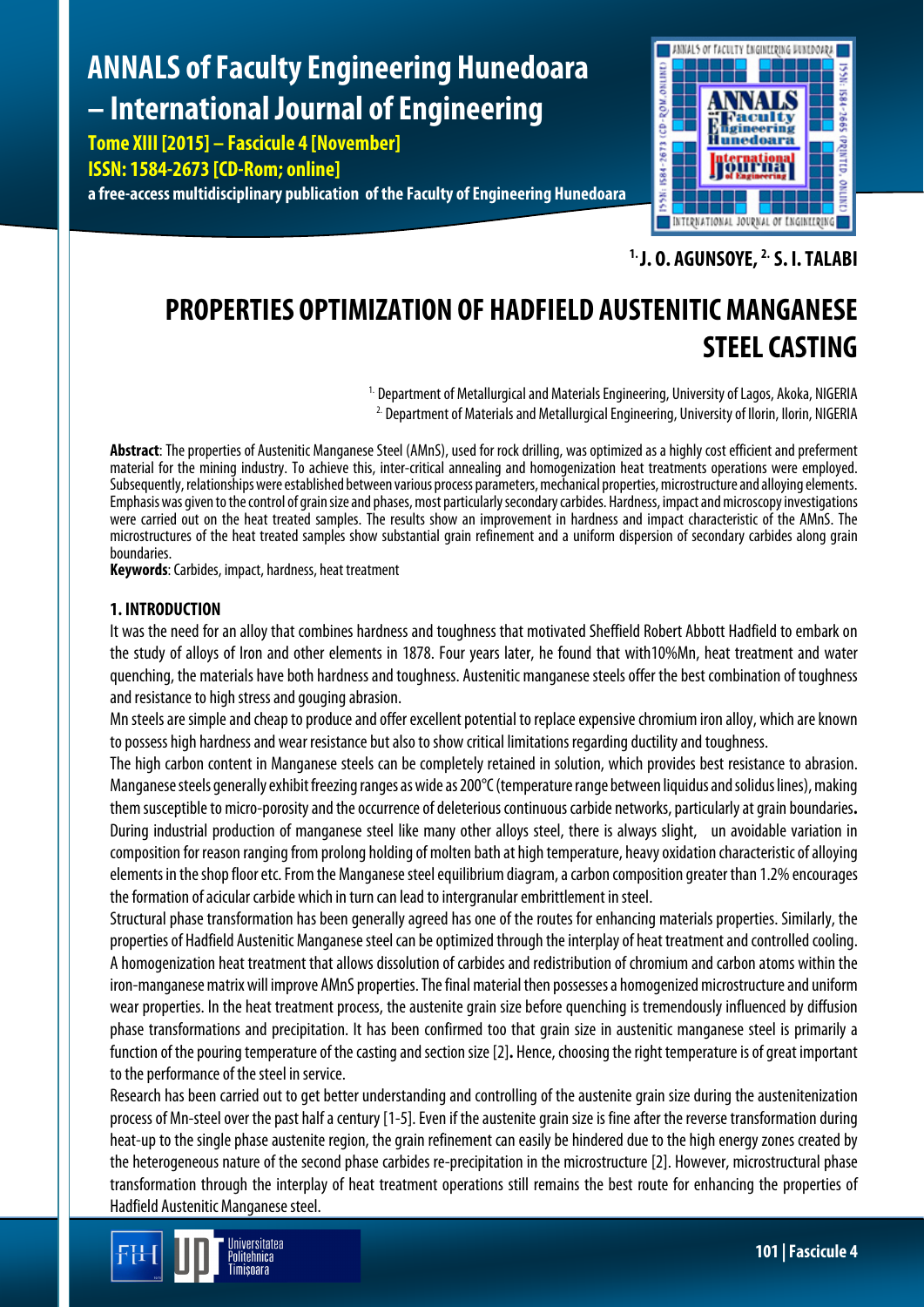Therefore, heat treatment operations were designed and employed to optimize the properties of specific AMnS compositions. Relationship was established between chemical composition, heat treatments, microstructure and mechanical properties of the produced samples.

#### **2. MATERIALS AND METHODOLOGY**

The charge make-up for the melt consist of Mn-Steel foundry returns(1.1%C, 0.64%Si, 12.4%Mn, 1.2%Cr, 0.006%S, 0.005% P and 84.65%Fe), Steel (0.15%C, 0.25%Si,0.42%Mn, 0.005%S,0.005%P and 99% Fe), High Carbon Ferro Manganese(0.23%C, 85%Mn), Medium Carbon Ferro Chromium (0.5%C, 70%Cr), Ferro Silicon ( 0.01%C, 72%Si ) and Graphite Powder ( 99%). The experiment on wear characteristics of the austenitic manganese steel composition was conducted using industrial approach.

#### **2.1. Industrial Scale Experiment**

380 Kg of manganese returns with 482 Kg steel scraps, 15 Kg Ferro-chrome, 110 Kg Ferro-manganese, graphite powder 10kg and 3 Kg Ferro-silicon were melted in a 1-ton capacity induction furnace to obtain the desired composition in accordance with ASTM128C standard. The quantity and chemical composition of the charge make-up are shown in Table I. The molten metal was used to

manufacture 500kg jaw plate for the industrial scale test. The molten metal was poured at 1400  $\pm$  20 °C into an improvised CO<sub>2</sub> moulds, and allowed to solidify to below 150ºC, a temperature below which austenite transformation is halted. After solidification in the mould, the castings were knocked out of the sand mould, short-blasted, and fettled to the required shape and size as shown in Figure 1.

The finished casting after heat treatment was taken to Frederick Parker Crusher operating at 200 revolutions per minute in Ratcon construction Quarry located along Lagos-Ibadan express-way, Nigeria, for wear test. Two other castings of known compositions



**Figure 1**. A Locally Produced 500kgamns Jaw Plate in the Factory

were also subjected to test on the same crusher. The tonnage discharged from the test crusher was measured by the stopping of all the other crusher, and by allowing the discharge belt to run until it carried only the product from the test crusher from thethree jaw plates. The belt was then stopped, a linear meter was cleared right across the width of the belt, and the sample collected was weighed.

Admittedly, this is not an ideal procedure for tonnage measurement but it was the only practicable technique available and isone that is commonly employed in the Quarry in Ibadan, Nigeria. The tonnage of aggregate stone crushed by the crusher jaw plates were used to evaluate the wear performance of the manganese steel castings. The result from the crushed aggregate stone is presented in Figure 2.

#### **2.2. Laboratory Scale Experiment**

#### » **Materials and Methods**

The remaining molten metal used for the industrial scale experiment was used to produce balls with a diameter of 104mm as well as rectangular cross-section bars of dimensions25x25 x150mmin Nigerian foundries limited Lagos, Nigeria. The material so produced, were used to investigate the effect of different temperatures through solution hardening heat treatment with view to projecting and predicting the wear characteristic of austenitic manganese steel through its hardenability profile.

Balls and bars were both subjected to inter-critical annealing and homogenization heat treatment. For inter-critical annealing, the samples were heated to 750℃ and 1050 °C, at 750°C/hr, held for 1 hr for every 25.4 mm section thickness and allowed to cool down in the furnace to a temperature below 150°C. Homogenization heat treatment was carried out by heating the samples to temperature of 750 $^{\circ}$ C and 1050 $^{\circ}$ C for 25. 4mm per hour and then water quenched to room temperature in a tank with 2 hp water pump. The bar samples were machined to standard Jominy specimen for hardenability tests. For the determination of the microstructure, samples were cut at different distances (quenched face, middle and far end of Jominy samples). The samples were ground with Tegrapol-31, polished using a colloidal suspension of 0.04µm silicon dioxide and then etched with100mL alcohol and 3mLHNO3acid after polishing.

#### » **Impact test**

The effect of three quenching media (which might adversely influence impact strength) on the impact property of the test samples was examined. The cast rectangular bars were machined into standard samples size of 10mmx10mmx50mm with 2mm v-notch for the impact test. The test was carried out at room temperature using a Charpy type an impact testing machine. The tests were carried out with an initial energy of hammer 30kg.m at a striking velocity of 5.6m/s. Impact test results for three quenching media is presented in Figure 8.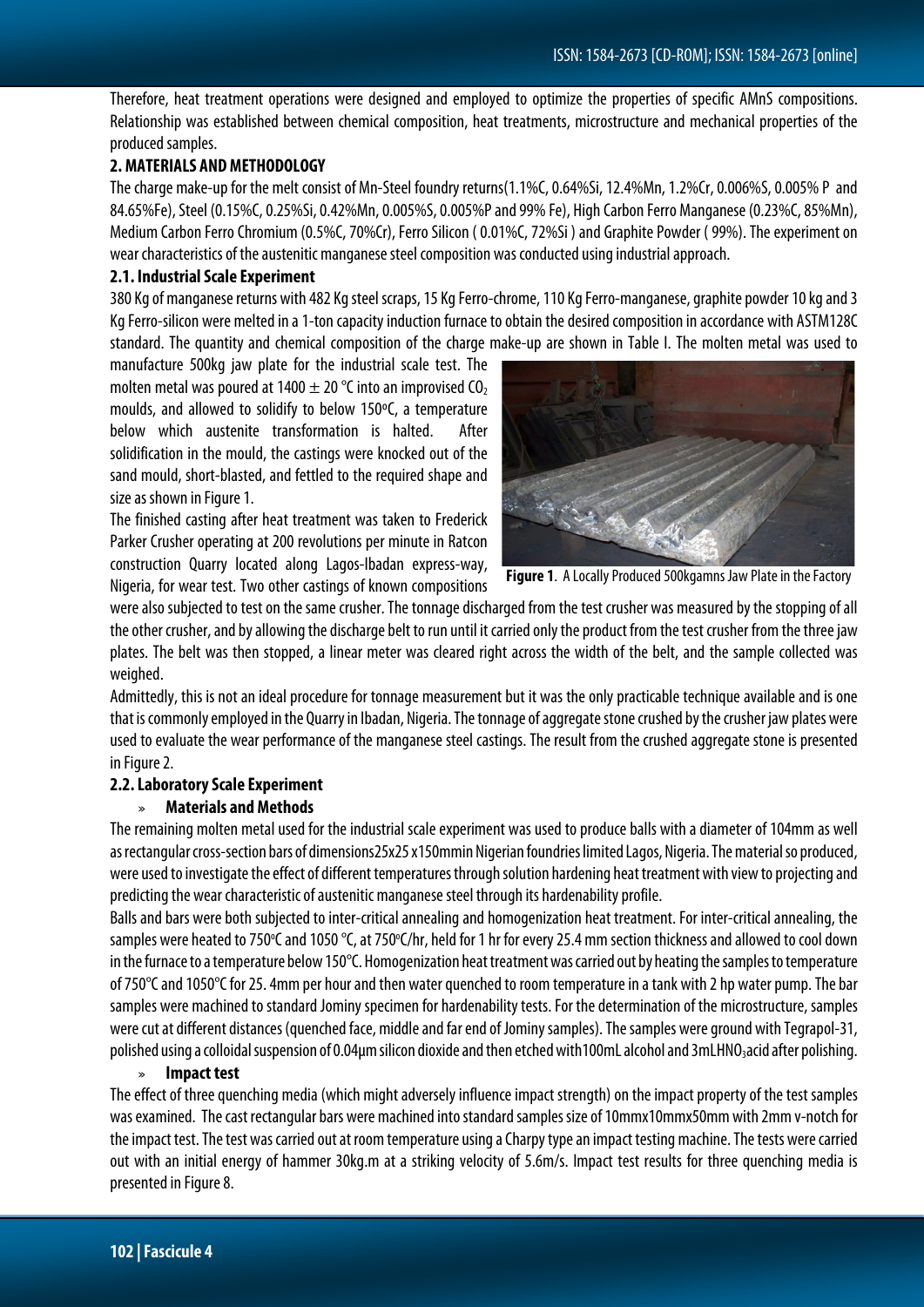#### **3. RESULTS AND DISCUSSION**

The charge make-up for the Hadfield Austenitic Manganese Steel is shown in Table I. The chemical composition of the produced Mn-Steel sample is shown in Table II.

| Charge                                                                     | Charge Weight (kg) |         | Si      |                          | D                    | Mn          | Cr      | Fe  |
|----------------------------------------------------------------------------|--------------------|---------|---------|--------------------------|----------------------|-------------|---------|-----|
| <b>Returns</b>                                                             | 380.00             | 0.04180 | 0.24320 | 0.00200                  | 0.00200              | 4.71200     | 0.45600 | Bal |
| <b>Steel</b>                                                               | 482.00             | 0.07230 | 0.12050 | 0.00241                  | 0.00241              | 0.20240     |         | Bal |
| Fe-Cr                                                                      | 15.00              | 0.00750 |         | $\overline{\phantom{0}}$ |                      | -           | 1.05000 |     |
| Fe-Mn                                                                      | 110.00             | 0.02530 |         |                          |                      | 9.35000     |         |     |
| Fe-Si                                                                      | 3.00               | 0.00003 | 0.21600 |                          |                      |             |         |     |
| Graphite                                                                   | 10.00              | 0.95800 |         |                          |                      |             |         |     |
| <b>Total</b>                                                               | 1000               | 1.10000 | 0.57970 | 0.00441                  | 0.00441              | 14.26440    | 1.50600 |     |
| <b>Table II.</b> Chemical Compositions of the Experimental Mn-Steel (wt %) |                    |         |         |                          |                      |             |         |     |
|                                                                            |                    | $\sim$  |         | $\sqrt{2}$               | AA.<br><b>Carlos</b> | <b>TALL</b> |         |     |

**Table I.**The Estimated Charge Make-up for Hadfield Austenitic Manganese Steel

C Si S P Mn Cr Fe 1.10000 0.57970 0.00441 0.00441 14.2644 1.50600 Bal

The industrial wear performance of the newly modified AMnS is presented in Figure 3along side with an old specification from the same local factory and another imported specification. The percentage of foundry return in the old spec was reduced from 80% to less than 50% in the new modified spec. This appears to have a significant effect on the material performance. The old spec containing

80% foundry return produced the lowest tonnage of crushed aggregate stone. This may be strongly connected to the amount of residual inclusions built up as a result of continue recycled scrap. This argument is substantiated with heavy network of inclusions as seen in the micrograph of the old spec Figure 2 [1].

The impact energy obtained under three different quenched media is shown in Figure 3. The water quenched sample gives the highest impact energy, followed by the air cooled sample impact while furnace cooled sample produced the lowest impact



**Figure 2.** Comparative Output of Crushed Rock for Three Compositions: (b) Microgragh of old spec

result. These behaviors can be explained from the isothermal transformation curve, since water quenched sample gave the fastest cooling rate, the cooling time is sufficiently small to avoid the nose of the curve and prevent chromium carbide reprecipitation. Substantial part of carbon is successfully trapped within the (Fe-Mn)C matrix. The resulting micrograph in Figure 4.a shows a homogenous single phase austenite. This structure upon severe impact encourages metastable austenite-martensite transformation, with good work hardenbility and better wear resistance.



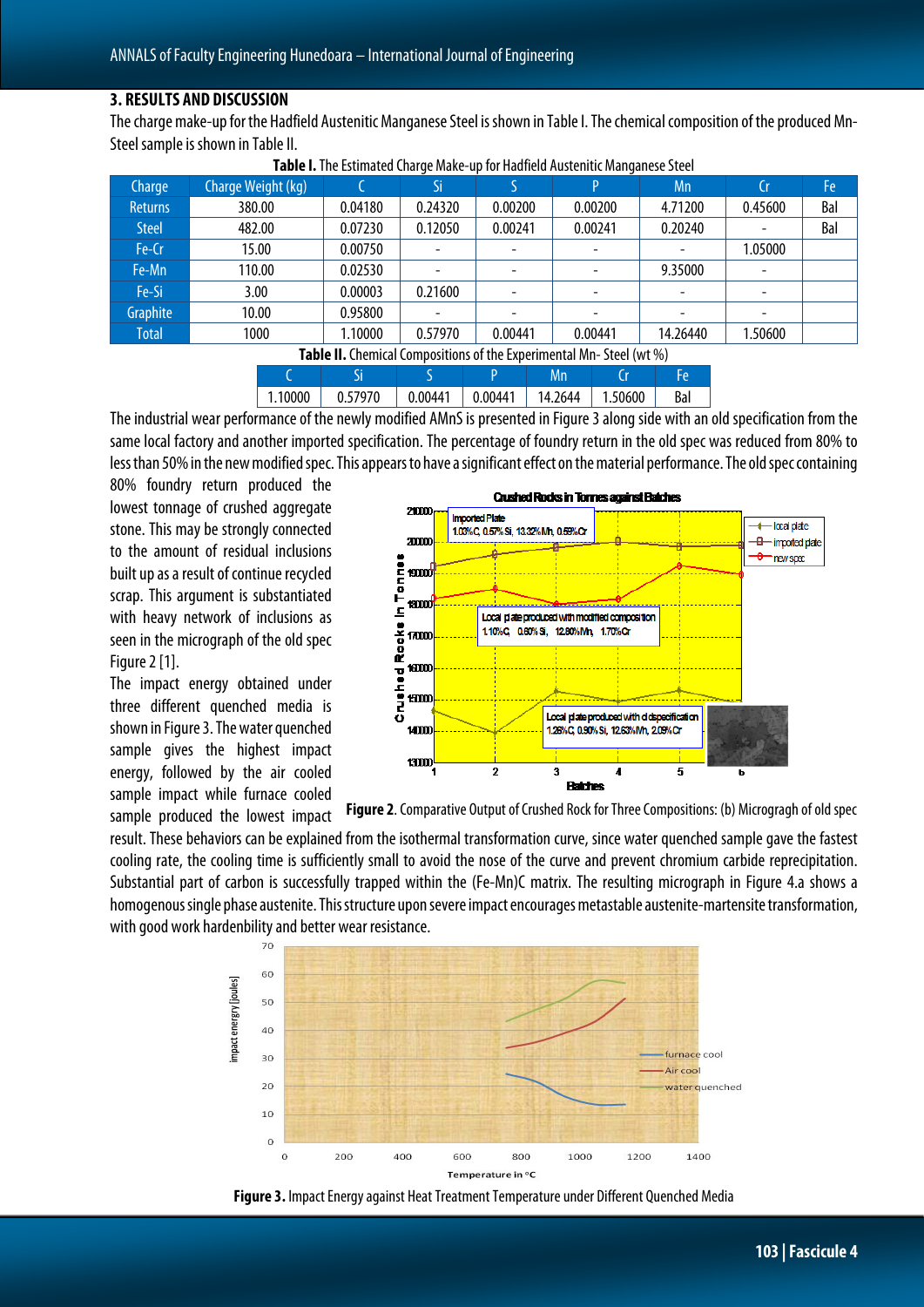Air cooled manganese steel sample take longer time to cool, by so doing, sufficient time is allowed for reprecipitation of chromium carbide clustering along the grain boundary. The presence of cluster carbide renders the microstructure inhomogenous (Figure 4.b). Hence, upon severe impact, the stable carbide is not able to transform to martensite. This will lead to poor wear life and in extreme cases, material failure. Furnace cooled manganese steel allow for substantial carbide reprecipitation as seen in Figure 4.c. This microstructure contained large amount of embrittle carbide and it is of little or no engineering application [7]. It can be conclude that annealing of manganese steel by furnace cooling is a systematic way of re-introducing the undesirable embrittling intermetallic within its microstructure.



**Figure 4.** Micrographs of (a) Water Quenched Manganese Steel (b) Air Quenched Manganese Steel (c) Furnace Cooled Manganese Steel The optical micrographs in Figure 5 and Figure 6 shows the microstructures of the quenched Jominy samples of manganese steel held at 750°C and 1050°C respectively. The microstructure of the Jominy samples contains undissolved chromium-carbides. The undissolved chromium-carbides increase from the quenched face (faster cooling) towards the farthest sample end (slower cooling). The chromium carbide at this temperature was largely heterogeneous and brittle in nature.



Figure 5. Micrographs of manganese steel at 750°C (a) QuenchedJominy surface (b) 50mm from quenched Jominy surface (c) 100mm from quenched



Figure 6. Micrographs of manganese steel at 1050°C (a) Quenched Jominy surface (b) 50mm from quenched Jominy surface (c) 100mm from quenched

However, the Jominy samples show relatively high hardness across the complete length (Figure 9-11). This means that even for relatively slow (which can be assumed to be a typical air cooling), significant hardenability can be achieved. It is important to note that, even the as cast Jominy sample shows a relatively high hardness close to all heat treated Jominy samples. This implies that the chosen sample dimensions provide cooling rates that lead to sufficient hardness across the samples. However the optical micrographs in Figure VII show a slightly different behavior for the ball sample at 750°C. Due to the faster cooling rate at the surface, the ball show maximum hardness values in the outmost layers. As the cooling rate drop towards the ball center, lower hardness values are measured in the center. This observation is complimented by the microstructural variation of the ball from the quenched surface to the ball core as observed in Figure 8.

Chromium carbide dissolution was achieved for a 104 mm diameter ball held at 1050°C for 1 hour. Quenching in agitated water from this temperature does not lead to any noticeable re-precipitation of the carbides. The relative high hardness observed with Mn-steel at 750°C is indicative of the large proportion of undissolved carbide, it is therefore not a suitable temperature for the heat treating Mn-steel as seen from the micrograph a and b in Figure 1. On the contrary, about 95% of the carbide at 1050°C had dissolved and very little carbide reprecipitation were noticeable along the entire 104mmdiameter ball (equivalent to 4" thick casting). The reprecipitation does agree with Papworth and Williams' work [8].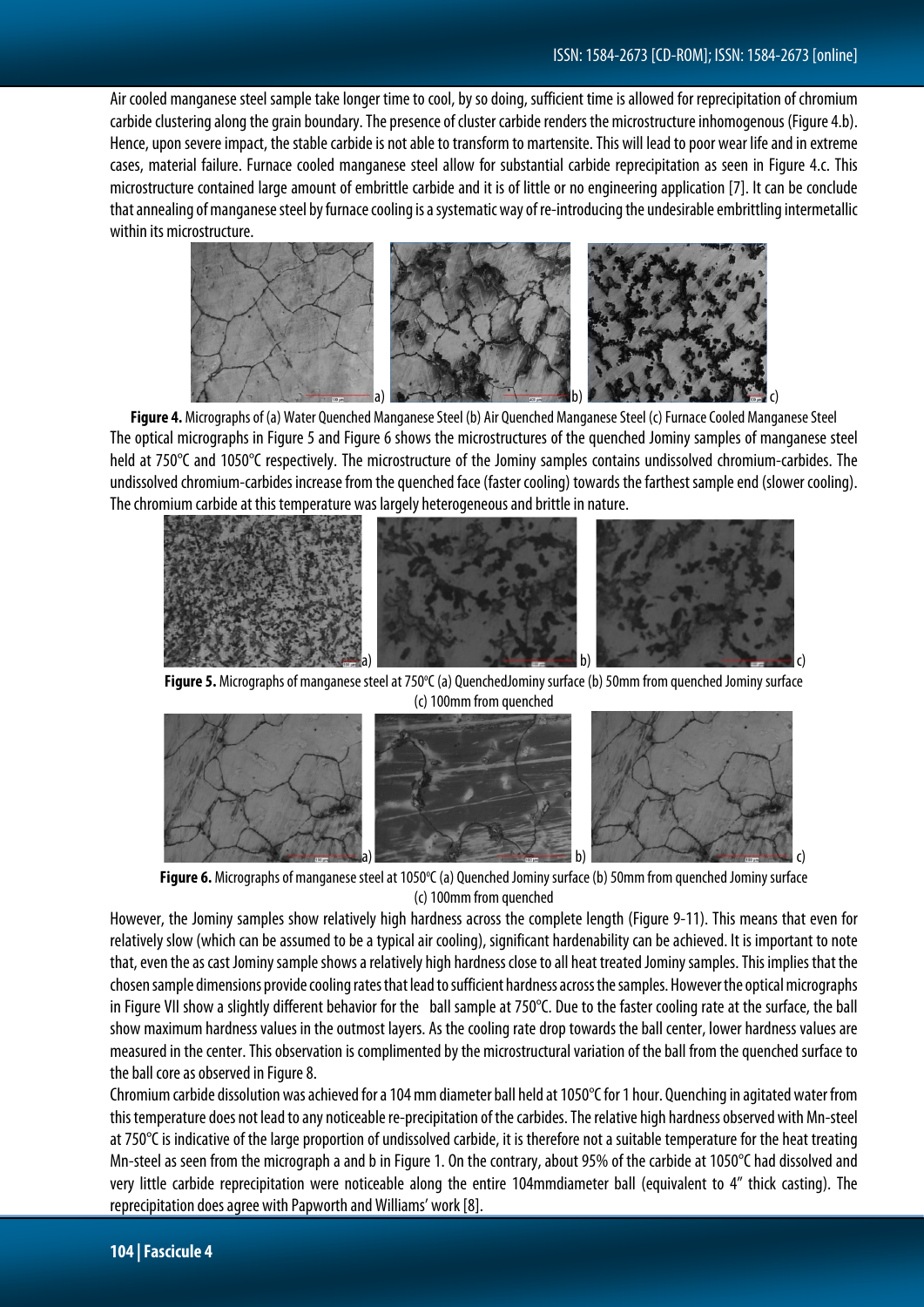



**Figure 8.** Micrographs of manganese steel at 1050°C (aBall center) (b) 26mm from ball surface(c) Quenched ball surface There appear to exist a strong relationship between the hardenability band of Austenitic manganese steel with the degree of microstructural homogeneity as the heat treatment temperature increases. Furthermore, the band can be use as a quality control check to forecast the hardness and the likely microstructure of Austenitic manganese steel casting provided the composition is within the limit examined for any section thickness less than 104 mm.



#### **4. CONCLUSION**

This paper shows that detrimental Cr<sub>3</sub>C carbides was precipitated in the investigated Mn steel composition poured at 1400  $\pm$  20°C. However, the designed homogenization heat treatment programme helps to dissolve those carbides and/or redistribute them within the Mn-Fe matrix. Samples which were heated to 1050 °C, soaked for 1 hour and quenched in agitated water shows a completely homogenized microstructure compared to the samples heat treated at750 °C. Annealing of the AMnS by furnace cooling is not an effective heat treatment operation as it re-introducing the undesirable embrittling intermetallic within the microstructure of the alloy. Also, the performance of the as-cast AMnS casting was strongly influenced by the constituents of the charge makeup composition i.e foundry return in the charge make up. The foundry return in the charge make up should be kept below 50% of the total charge make up. This percent include the return contained in back charging exercise.